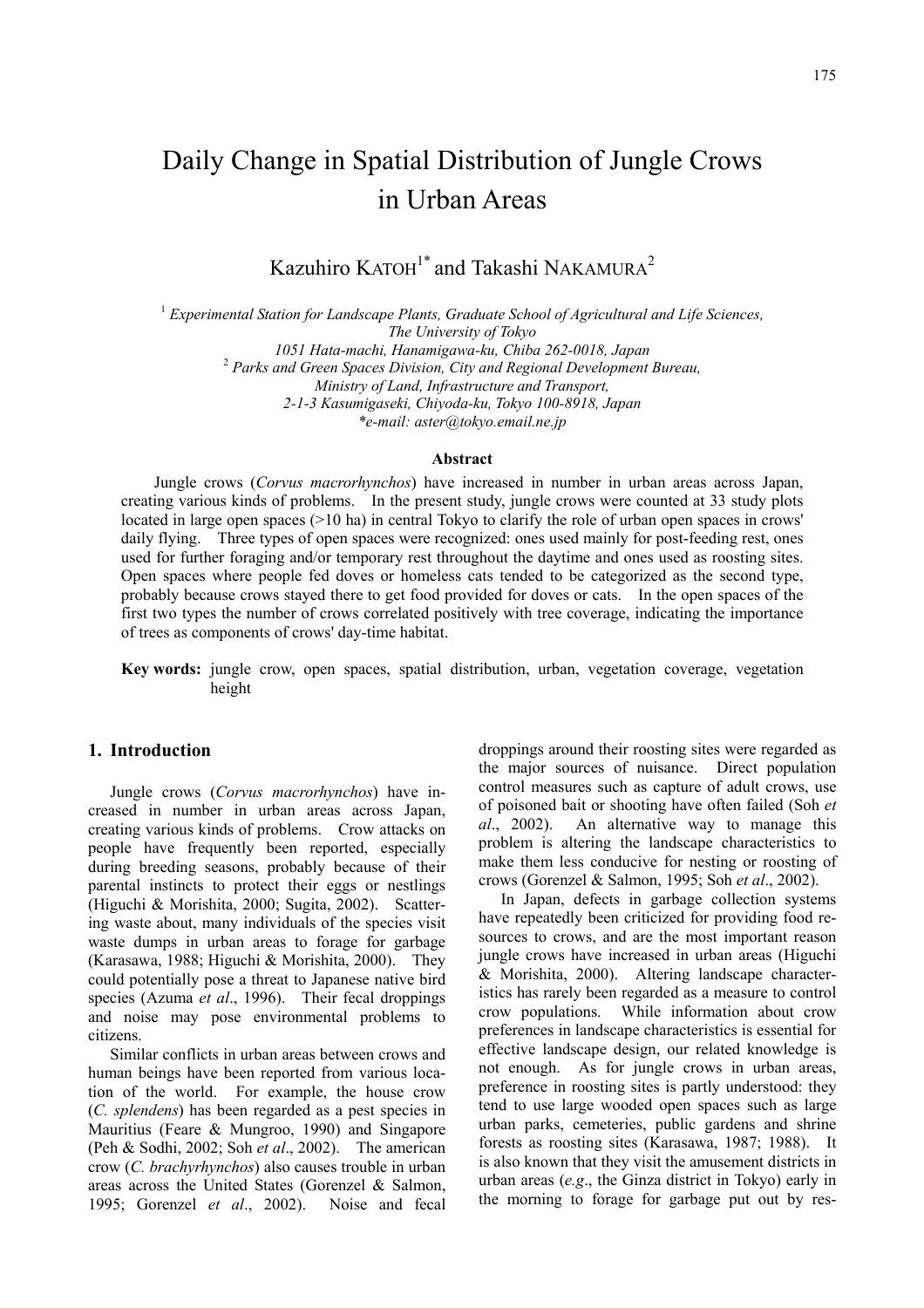taurants, bars, and hotels along streets (Karasawa, 1987).

For example, Karasawa (1987) reported that many crows roosted in the Meiji Shrine forest located near the center of the Tokyo metropolis. Some of them visited Ginza (Karasawa, 1987) or Shibuya (Karasawa, 1988), which are also amusement districts in Tokyo, in the morning for foraging. He also reported that after feeding in Shibuya, the crows moved to Yoyogi Park, which is a large urban park near Shibuya, to stay till evening (Karasawa, 1988). It was also reported that some individuals stayed in urban open spaces from morning to evening (Karasawa, 1988). These records suggest that urban crows use urban open spaces as their daytime habitat, though which kinds of open spaces they like is remains in question. Katoh and Nakamura (2001) answered this question partly: they reported that jungle crows tended to visit small (< 10 ha) urban parks where visitors fed doves or where vegetation coverage was rich with evergreen trees. They did not study larger urban parks, however, so the knowledge is insufficient for effective landscape planning to manage crow problems.

In the present study, we focused on large  $(>10$  ha)

urban open spaces to survey the spatial distribution of crows and temporal changes in the spatial distribution pattern. When factors controlling the spatial pattern become clear, they will be helpful in creating effective landscape designs to manage crow problems.

# **2. Methods**

# **2.1 Study plots**

Censuses of jungle crows were carried out in six urban open spaces in Tokyo, namely Zoshigaya Cemetery, Toshimagaoka Imperial Graveyard, Ueno Park, Yanaka Cemetery, Hibiya Park and the Outer Garden of the Imperial Palace (Fig. 1). All of these are larger than 10 ha (Table 1).

In total, 33 study plots were located randomly within them, but the plots in Toshimagaoka Imperial Graveyard were located along the border because of limited access inside the Graveyard. The area and the number of study plots in each open space are shown in Table 1.

These open spaces are located near famous amusement districts in Tokyo, namely Ikebukuro, Ueno and Ginza (Fig. 1). During the study period, large



**Fig. 1** Locations of the open spaces studied. ●: Open spaces studied

○: Amusement districts near the open spaces studied

**Table 1** Studied open spaces.

| Name of open space                                | Area (ha) | Number of study plots | Nearest amusement district |
|---------------------------------------------------|-----------|-----------------------|----------------------------|
| Zoshigaya Cemetery                                | 10.6      |                       | Ikebukuro                  |
| Toshimagaoka Imperial Graveyard <sup>1)</sup>     | 15.2      |                       | Ikebukuro                  |
| Ueno Park                                         | 53.4      | $\theta$              | Ueno                       |
| Yanaka Cemetery                                   | 10.3      |                       | Ueno                       |
| Hibiya Park                                       | 16.2      |                       | Ginza                      |
| Outer Garden of the Imperial Palace <sup>2)</sup> | 29.5      |                       | Ginza                      |

<sup>1)</sup> Total area of this graveyard and the neighboring Gokokuji Temple is shown.

2) Nijuu-bashi area only.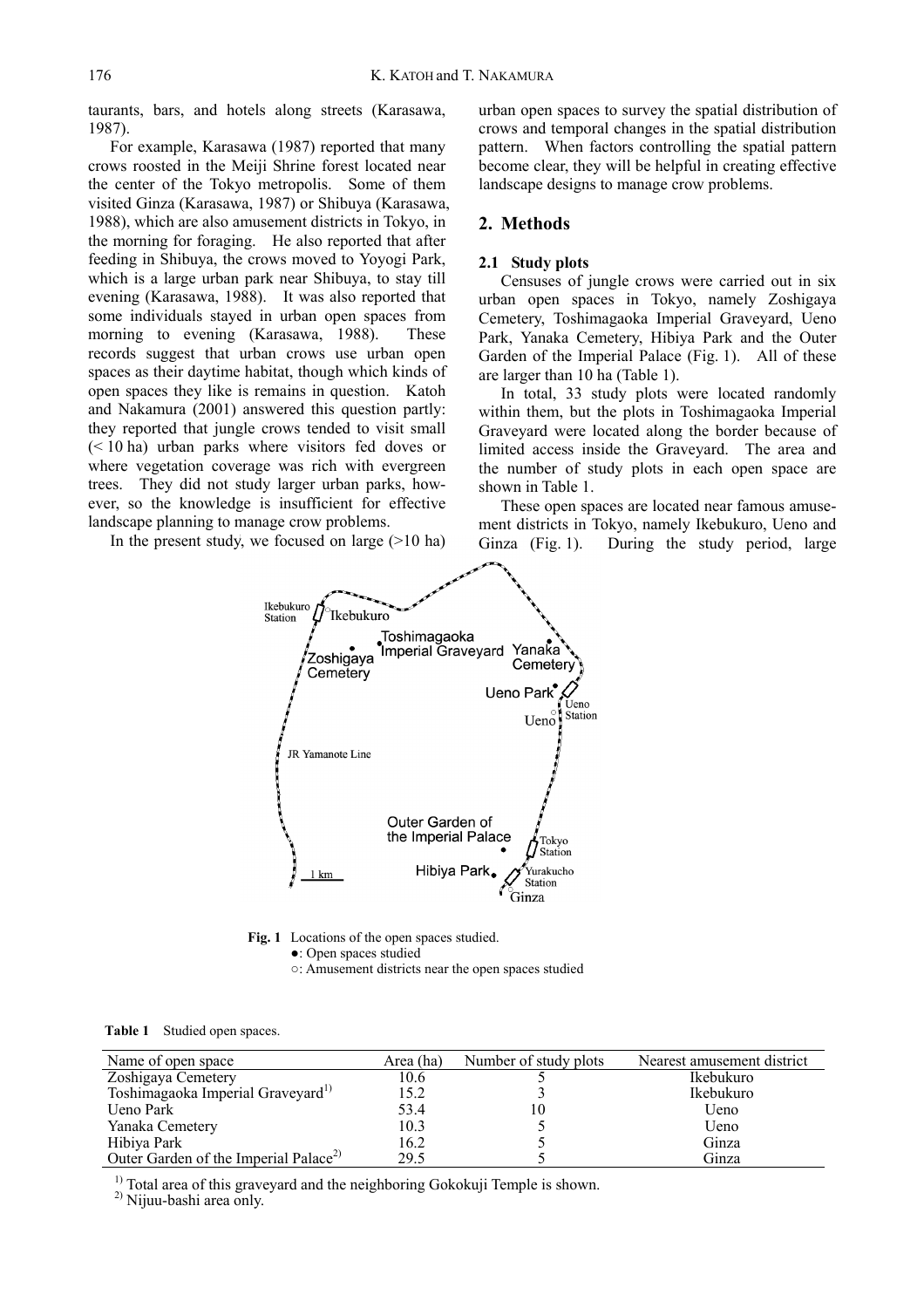amounts of garbage left on streets until late morning attracted many jungle crows to the districts every morning. It should be noted that only a few crows were observed there after 09:00. The Ikebukuro district is located near Zoshigaya Cemetery and Toshimagaoka Imperial Graveyard, while the Ueno district is near Ueno Park and Yanaka Cemetery, and the Ginza district is near Hibiya Park and the Outer Garden of the Imperial Palace (Fig. 1).

# **2.2 Bird censuses**

At each study plot, censuses were repeated four times within a day: the first one was done between 06:00 and 09:00 JST; the second, between 09:00 and 12:00; the third, between 12:00 and 15:00; and the fourth, between 15:00 and 18:00. Censuses were not conducted in unsuitable weather conditions: strong winds or steady rainfall.

At each census the observer conducted a twominute point count. The number of crows and rock doves (*Columba livia*) observed within a radius of 20 m from the study plot centre was recorded at each plot. Individuals flying over the plot were omitted. The number of doves reflects the degree of feeding by human beings (Katoh & Nakamura, 2001). The observation time, two minutes, was set based on precedential surveys where the 72% of crow individuals and the 92% of dove individuals were counted in the first two minutes of a ten-minute point count (Katoh & Nakamura, 2001). Observations were made from the centre of the study plots, but at the plots in Toshimagaoka Imperial Graveyard the observer conducted the census procedure outside the plots because of the limited access. All plots were censused four times (i.e., one day) between November 16 and 24, 1997, and four times between March 8 and 19, 1998.

# **2.3 Vegetation parameters**

Vegetation coverage of trees and that of shrubs and herbs were measured visually at each study plot. The height of the tallest tree within the bird census range was measured by Blume Leiss height meter as vegetation height. Relationships between the vegetation parameters and the number of crows in each plot were analyzed by Spearman's rank correlation coefficient to avoid being influenced by outliers.

# **3. Results**

A total of 623 individual jungle crow detections were recorded during 264 census visits to the six urban open spaces over the study period. As the results obtained in November 1997 and those obtained in March 1998 showed similar tendencies, we pooled both data sets before the subsequent analysis.

# **3.1 Temporal changes in the number of jungle crows**

To recognize temporal changes in the number of jungle crows in the open spaces studied, percentages of detections recorded in each time zone were calculated for each open space. The results are shown in Table 2. Differences in study plot composition among the open spaces prevented us from comparing open spaces according to the average number of crows per study plot.

The results indicate that in Zoshigaya Cemetery, Ueno Park and Yanaka Cemetery the majority (64% or more) of crow detections were recorded in the morning, i.e., between 06:00 and 12:00. We categorize these open spaces as "Type 1," which crows visit mainly in the morning. In Hibiya Park and the Outer Garden of the Imperial Palace crows were recorded rather evenly among the time zones. These two open spaces are hereafter called "Type 2". Sixty-three percent of crow detections in Toshimagaoka Imperial Graveyard were recorded after 15:00, indicating that crows used the graveyard as a roosting site. This is the only "Type 3" open space in the present study.

# **3.2 Distribution patterns within the open spaces**

At the study plots in the "Type 1" open spaces, the number of crows recorded per plot correlated positively with tree coverage, except in the time zone between 15:00 and 18:00 when there were few crows (Table 3a). As for the study plots in "Type 2" open spaces, correlation between the number of crows and tree coverage was also significant (Table 3b). The other vegetation parameters did not correlate with the number of crows, in either Type 1 or Type 2 open spaces.

**Table 2** Temporal variation in recorded number of crows.

|                                     | Time           |                 |                                 |    | $\%$ morning <sup>1)</sup> |
|-------------------------------------|----------------|-----------------|---------------------------------|----|----------------------------|
| Name of open space                  | $06:00 - 9:00$ | $09:00 - 12:00$ | $12:00 - 15:00$ $15:00 - 18:00$ |    |                            |
| Zoshigaya Cemetery                  |                |                 |                                 |    | 70                         |
| Yanaka Cemetery                     |                | 36              |                                 |    | 69                         |
| Ueno Park                           |                |                 |                                 |    | 64                         |
| Hibiya Park                         | 30             |                 | 24                              | 29 | 47                         |
| Outer Garden of the Imperial Palace | າາ             |                 |                                 | 28 | 39                         |
| Toshimagaoka Imperial Graveyard     |                |                 |                                 |    |                            |

Numbers in the table indicate percentage of detections recorded in the time zone for each open space.<br><sup>1)</sup> Percentage of detections recorded between 6:00 and 12:00 for each open space.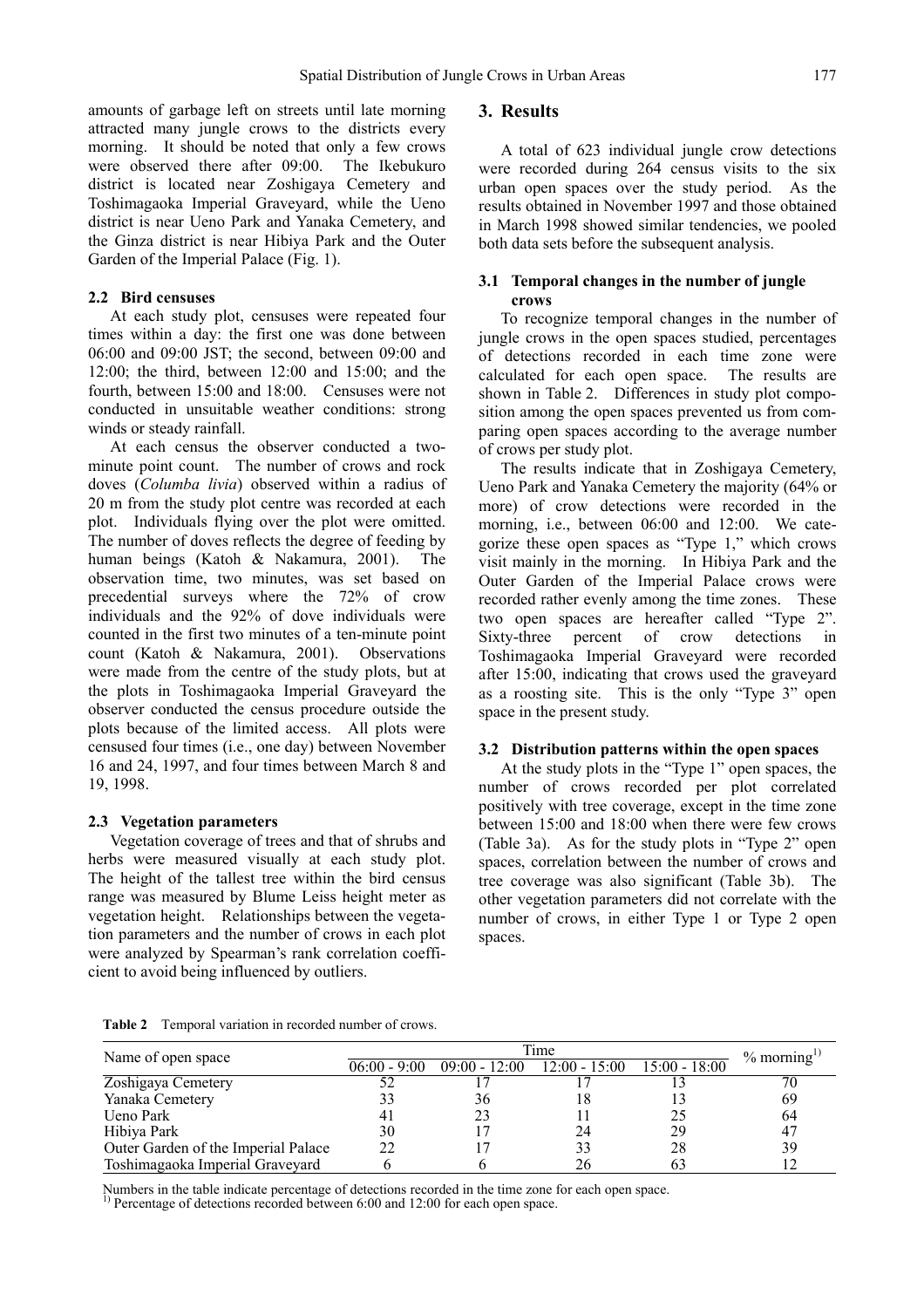**Table 3** Spearman's rank correlation between the number of crows and vegetation parameters.

| (a) Type T open spaces $(Y^2 - 20)$<br>Vegetation | Time          |                 |               |             |
|---------------------------------------------------|---------------|-----------------|---------------|-------------|
| parameters                                        | $06:00-09:00$ | $09:00 - 12:00$ | $12:00-15:00$ | 15:00-18:00 |
| Tree coverage                                     | 0.57<br>$**$  | 0.47<br>*       | 0.62<br>**    | 0.35        |
| Shrub and herb coverage                           | 0.16          | 0.28            | 0.35          | 0.20        |
| Vegetation height                                 | 0.33          | 0.10            | 0.31          | 0.44        |

 $(n)$  Type 1 open spaces  $(N-20)$ 

| (b) Type 2 open spaces $(N=10)$ |                |               |               |             |  |
|---------------------------------|----------------|---------------|---------------|-------------|--|
| Vegetation                      |                | Time          |               |             |  |
| parameters                      | 06:00-09:00    | $09:00-12:00$ | $12:00-15:00$ | 15:00-18:00 |  |
| Tree coverage                   | 0.76<br>$\ast$ | 0.58          | 0.64<br>*     | 0.79<br>**  |  |
| Shrub and herb coverage         | 0.68<br>$\ast$ | 0.24          | 0.36          | 0.23        |  |
| Vegetation height               | 0.25           | 0.10          | $-0.02$       | 0.21        |  |

\*: *P*<0.05, \*\*: *P*<0.01

*N*: number of study plots.

# **4. Discussions**

# **4.1 Roles of urban open spaces for jungle crows**

It has been reported that jungle crows in Tokyo have systems of daily flights (*e.g*., Karasawa, 1987; 1988). The elements of the system are roosting sites, feeding sites and temporary abiding sites. We have little knowledge about the third element while we have some about the first two. Though urban open spaces are possible places for temporary stays, the details have not been studied.

The results of the present study suggest that urban open spaces may act as temporary abiding sites for jungle crows in their daily flight routines. However, the role is not equal among open spaces: some are used mainly for post-feeding rest ("Type 1" open spaces); and some are used for further foraging and/or temporary rest ("Type 2" open spaces).

Differences in vegetation parameters and other attributes among the types were not clear. Possible explanations are as follows. Crows tended to visit to the "Type 2" open spaces in the afternoon to obtain more food resources. As food provided for doves or homeless cats by human beings attracts jungle crows also (Katoh & Nakamura, 2001), open spaces where feeding of such animals is conducted may be used by

crows for foraging during the daytime. In the morning crows also stayed in the "Type 1" open spaces where tree cover was provided for their rest but food resources were not provided. If we can omit Ueno Park, this explanation matches well with the results (Table 4). Because Ueno Park is spatially heterogeneous and has both ("Type 1" and "Type 2") characteristics, this disagreement can occur.

It should be considered, however, that food supplies for crows in an open space are not constant. They can vary temporally because of temporal changes in the number and activity of open space visitors. In some open spaces crows may utilize natural food resources such as fruits, the abundance of which also varies temporally. Therefore, the type of an open space may vary, reflecting temporal changes in food resource abundance. Furthermore, human disturbance may influence open space use by jungle crows (Katoh & Nakamura, 2001). Open spaces where intense human disturbance drives crows away during the daytime may also be classified as "Type 2" because there will constantly be few crows in such open spaces.

In the present study we selected open spaces near feeding sites, which may help us to recognize the presence of "Type 1" open spaces, i.e., post-feeding

**Table 4** Characteristics of the open spaces studied.

| Name of open space                  | Temporal change pattern<br>of crow abundance | Feeding for<br>doves | Number of<br>doves <sup>1</sup> |
|-------------------------------------|----------------------------------------------|----------------------|---------------------------------|
| Zoshigaya Cemetery                  | Type 1                                       | No                   |                                 |
| Ueno Park                           | Type 1                                       | Yes                  | 15                              |
| Yanaka Cemetery                     | Type 1                                       | No                   |                                 |
| Outer Garden of the Imperial Palace | Type 2                                       | Yes                  | 6                               |
| Hibiya Park                         | Type 2                                       | Yes                  |                                 |
| Toshimagaoka Imperial Graveyard     | Type 3                                       | No                   |                                 |

<sup>1)</sup> The maximum number of doves (within 8 censuses) was calculated for each plot and the median of that value within each open space was shown.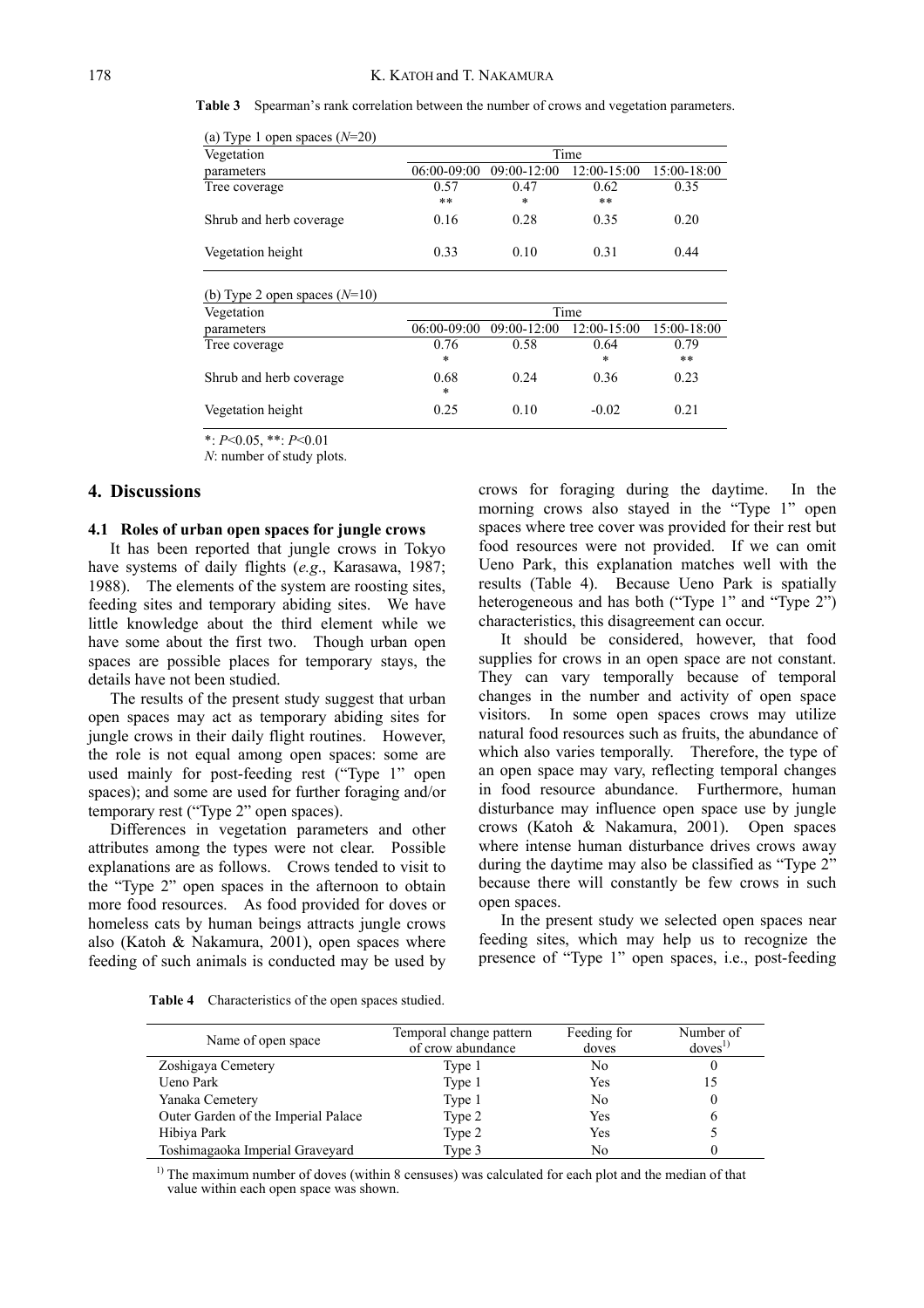rest points. If we had studied open spaces far from feeding sites only, it would have been difficult to observe post-feeding concentration. Katoh & Nakamura (2001) studied 24 median to small open spaces that were located apart from large feeding sites and did not find post-feeding concentration. Therefore the location relative to feeding sites is also an important factor in determining the role of open spaces for jungle crows.

Some urban open spaces are known as roosting sites for jungle crows. The present study found that Toshimagaoka Imperial Graveyard is a roosting site. Other preceding observations also concluded alike (Karasawa, 1988). Denser tree coverage, sparser shrub and herb coverage and low levels of disturbance by human beings in the night have been regarded as essential conditions for open spaces used as roosting sites by jungle crows (Karasawa, 1988). The first two conditions are met in most urban open spaces while the third is not. Though the third condition was certainly met in Toshimagaoka Imperial Graveyard, it was also met in the two cemeteries. The requirements for being used as roosting sites have not been clarified enough.

#### **4.2 Open spaces attracting jungle crows**

The present study indicates that richer tree cover may attract jungle crows. This result coincides with observations in medium to small open spaces reported by Katoh and Nakamura (2001). The jungle crow is originally a woodland species (Higuchi, 1979). It is known that jungle crows tend to nest (Hamaguchi, 1996) and roost (Karasawa, 1987, 1988) in evergreen tree crowns. It has also been reported that jungle crows use higher parts of the tree for perching more frequently than lower parts (Katoh, 1996; Ichinose & Katoh, 2003). Considering these facts it could be concluded that jungle crows prefer to perch in trees and to use tree-covered places.

#### **4.3 Suggestions for landscape design**

Knowledge of open space characteristics preferred by jungle crows presents an opportunity for landscape planners and city officials to make open spaces less desirable as rest sites or roosts. Some recent studies propose landscaping guidelines for such purposes. Gorenzel and Salmon (1995) recommend using in landscaping tree species not chosen by crows in the past as roosts, avoiding tree species (especially evergreen trees) commonly used by crows, pruning trees 7.6 m in height or shorter, keeping pedestrians and parking cars away from tree canopy that is used regularly by crows, and pruning evergreen trees used as roosts to open up the canopies. Soh *et al*. (2002) also proposed that tree species used commonly by crows and other trees morphologically resembling them should be avoided, that trees with larger crown volume, thicker trunks and denser canopies should be pruned regularly, that trees with such characteristics should be checked regularly to detect and remove crow nests, that roadside trees should be interspersed with palms or other tree varieties with less desirable characteristics for nesting to prevent crows from establishing large nesting colonies and that the design of bin centres should be improved to prevent crows from feeding.

These guidelines, however, are proposed for roadside trees, parking, and residential and/or commercial areas, not for public open spaces. Both these guidelines and the results of current studies support the idea that trees with dense crowns that tend to be used by crows should be avoided. On the other hand in public open spaces such trees are essential for their scenic beauty and amenity. In general, keeping scenic beauty and amenity have priority over crow control actions in planting design and management of urban open spaces. Therefore, we should find other approaches considering the relationship between foraging sites and open spaces. Our proposals are as follows.

(1) Large open spaces should be located distant from larger foraging sites. If the present situation does not fulfill this requirement, the situation at the foraging sites should be altered by improving garbage collection systems and bin centre designs.

(2) Feeding animals such as doves and homeless cats should be forbidden in open spaces with abundant tree cover, or this will provide crows with food resources along with suitable rest sites.

# **References**

- Azuma, Y., K. Kuwabara and Y. Kanai (1996) The breeding status and conservation plan of colony sites of the Little tern. *Strix*, 14: 143-157.
- Feare, C. J. and Y. Mungroo (1990) The status and management of the house crow *Corvus splendens* (Vieillot) in Mauritius. *Biological Conservation*, 51: 63-70.
- Gorenzel, W. P. and T. P. Salmon (1995) Characteristics of American crow urban roosts in California. *Journal of Wildlife Management*, 59: 638-645.
- Gorenzel, W. P., B. F. Blackwell, G. D. Simmons, T. P. Salmon and R. A. Dolbeer (2002) Evaluation of lasers to disperse American crows, *Corvus brachyrhynchos*, from urban night roosts. *International Journal of Pest Management*, 48: 327-331.
- Hamaguchi, T. (1996) Jungle Crow. *Birder*, 10(6): 52-55. (in Japanese)
- Higuchi, H. (1979) Habitat segregation between the Jungle and Carrion crows, *Corvus macrorhynchos* and *C. corone*, in Japan. *Japanese Journal of Ecology*, 29: 353-358.
- Higuchi, H. and E. Morishita (2000) *Crows, you are right!* Shogakukan, Chiyoda-ku, Tokyo. (in Japanese)
- Ichinose, T. and K. Katoh (2003) Factors influencing bird distribution during the wintering season in isolated small woodlots and urban parks in urban area of Tokorozawa City, Saitama Prefecture near Tokyo. *Landscape Research Japan*, 66: 631-634. (in Japanese with English abstract)
- Karasawa, K. (1987) *Urban Birds observe Human beings*. Soushi-sha, Shibuya-ku, Tokyo. (in Japanese)
- Karasawa, K. (1988) *How wise are crows ?* Chuoukouron-sha, Chuou-ku, Tokyo. (in Japanese)